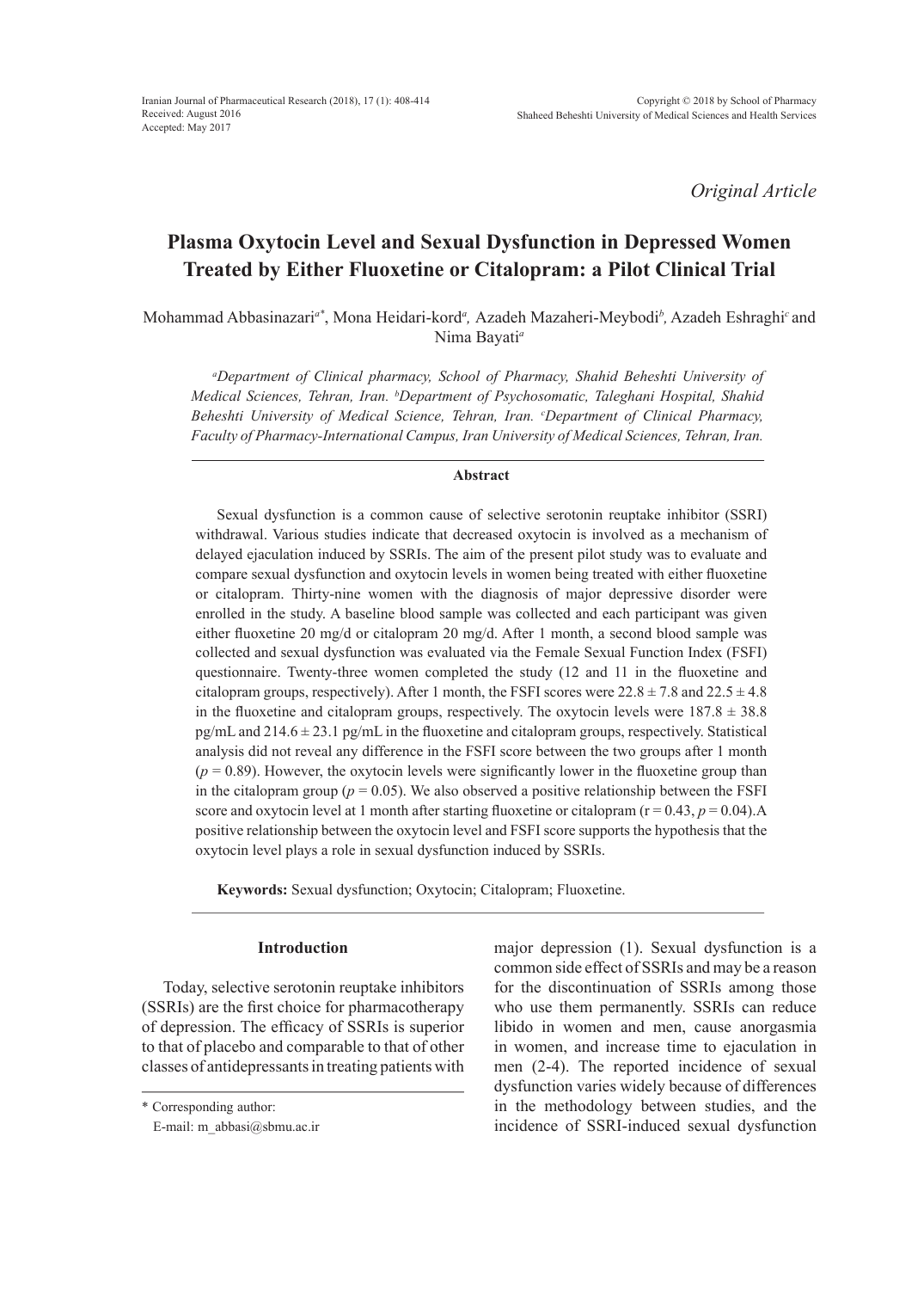than to other antidepressants (6). The exact mechanism of sexual disorders induced by SSRIs is unknown; however, they can induce sexual dysfunction via interactions with different hormones and neurotransmitters, including dopamine, prolactin, acetylcholine, and nitric oxide. Dopamine neurotransmission has consistently been shown to be involved in sexual arousal. In animal models, dopamine agonists decrease the ejaculatory threshold, whereas the destruction of dopaminergic neurons is associated with prolonged ejaculatory latency (8). Elevated prolactin concentrations are associated with a marked inhibition of sexual desire and performance (8). SSRIs may be the most common cause of drug-induced hyperprolactinemia (9). The findings are consistent with the hypothesis that cholinergic neurotransmission has a modulating effect when other neurotransmitter systems are involved (8). Nitric oxide is critical in the signal transduction pathway mediating the penile vascular changes required for erection (10).

Recently, the clinical relevance of oxytocin in SSRI-induced sexual dysfunction has been raised. It has been hypothesized that oxytocin should be able to positively influence the parameters of sexual function and couple interactions. Oxytocin is clearly involved in human reproduction and serves an important role in sexual arousal. The presence of oxytocin receptors on multiple organs such as female genital organs, suggests a possible preparatory role of oxytocin for the later and final phase of the copulatory process, such as ejaculation and orgasm, preparing all necessary muscular contraction and lubrication effects (11). Infusion of oxytocin antagonists into cranial vertebrae in rats had an inhibitory effect on female sexual behavior (12). In a recent trial, the effect of intranasal administration of oxytocin was evaluated in 29 healthy heterosexual couples. It was reported that women felt more relaxed and subgroups indicated a greater ability to share sexual desires or to empathize with their partners (13).

It seems that postsynaptic receptors of 5-hyroxytryptamine1A (5HT1A) have a potential role in oxytocin release. The increased serotonin concentrations induce oxytocin release via activation of 5HT1A receptors and this might compensate for the inhibitory effect of serotonin on sexual function (14). In animal studies, an inverse effect on oxytocin levels has been reported between fluoxetine and citalopram administration (15, 16). As a difference in oxytocin level may be part of the sexual dysfunction induced by SSRIs, we designed a clinical study to evaluate sexual dysfunction and oxytocin levels among women treated with either fluoxetine or citalopram.

## **Methods**

# *Study design & Patient recruitment*

An open label clinical trial study, registered in Australian and New Zealand Registry of Clinical Trials (ACTRN12614000869673), was performed from January 2014 until January 2015 in the psychiatric clinic of Taleghani Hospital, affiliated to Shahid Beheshti University of Medical Sciences, Tehran, Iran. Ethical committee approval was obtained from Shahid Beheshti University of Medical Sciences before starting the study as per the provision of the Helsinki declaration (2000) and all patients were given their informed consent forms. The inclusion criteria were as follows: (1) women aged between 18 and 45 years with major depression diagnosed by an expert psychiatric physician based on the DMS-IV, who were candidates for administration of either fluoxetine or citalopram and (2) women who had no history of sexual dysfunction. Patients were excluded if they fulfilled any of the following criteria: (1) menopause, (2) pregnancy, (3) lactation, (4) history of any pituitary disorders, (5) receiving any medications that induce sexual dysfunction during the study or within the preceding 2 months, (6) receiving any medications, which can cause drug interactions with SSRIs during the study or within the preceding 2 months and (7) addiction to any agents.

Eligible patients who met the inclusion criteria were randomly allocated into either the fluoxetine 20 mg/day or the citalopram 20 mg/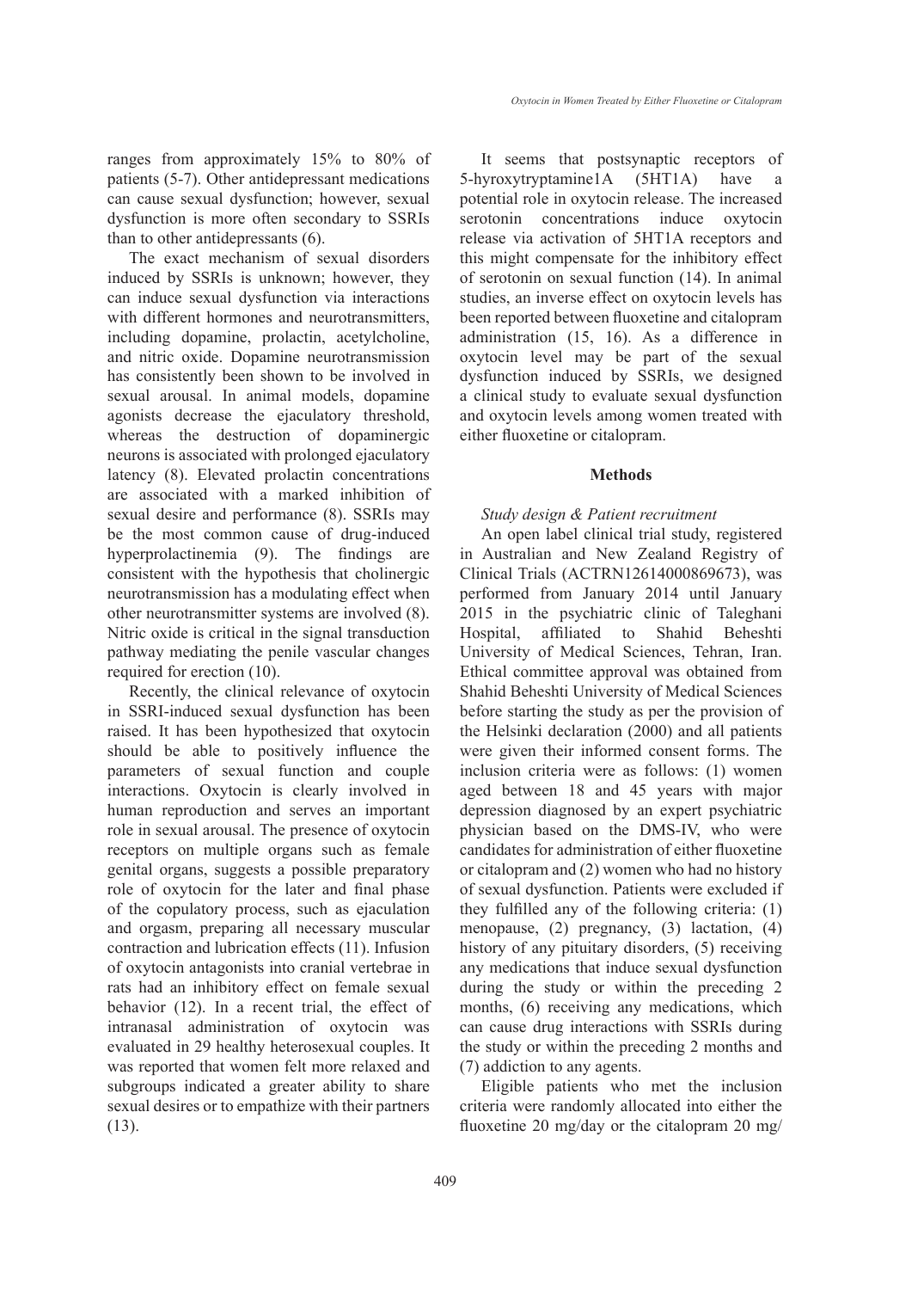|                                      | Fluoxetine group $(n = 12)$ | Citalopram group $(n = 11)$ | $p$ value |
|--------------------------------------|-----------------------------|-----------------------------|-----------|
| Mean age $(\pm SD)$                  | $30.4 + 7.6$                | $27.8 + 7.3$                | 0.41      |
| $BMI (\pm SD)$                       | $22.0 \pm 2.2$              | $22.7 \pm 2.1$              | 0.49      |
| <b>Education level</b>               |                             |                             |           |
| Under Diploma                        |                             | $\overline{2}$              |           |
| Diploma                              | 7                           | 6                           | 0.77      |
| Above Diploma                        | 4                           | 3                           |           |
| Baseline FSFI score $( \pm SD)$      | $30.0 \pm 2.0$              | $32.0 \pm 2.0$              | 0.89      |
| FSFI score after 1 month $( \pm SD)$ | $22.8 \pm 7.8$              | $22.5 \pm 4.8$              | 0.89      |

**Table 1.** comparing of age, BMI, education level and FSFI at baseline and after 1 month between two groups

day group. If they met none of the exclusion criteria, the physiatrist instructed the patients to take their drugs for at least 1 month. Adherence to treatment was determined by counting the tablets left in the container at the end of 1 month.

#### *Assessment of sexual dysfunction*

The Female Sexual Function Index (FSFI) questionnaire was used to measure the women's sexual functioning on the basis of self-reports before and 1 month after the start of treatment. This questionnaire contains 19 items, covering female sexual arousal disorder (FSAD), hypoactive sexual desire disorder (HSDD), female sexual orgasm disorder (FSOD), dyspareunia/vaginismus (pain), and multiple sexual dysfunctions. Then, all scores of 6 items are added to create a total score for each patient. The total score ranges from a minimum score of 6 to a high score of 36 (17). The FSFI questionnaire has been previously validated by Mohammadi *et al*. among Iranian women to assess sexual dysfunction (18).

#### *Measurement of oxytocin level*

Venous blood samples were collected from all women who met the inclusion criteria at baseline (before taking citalopram or fluoxetine), and 1 month after treatment. Samples were collected and centrifuged for 10 min within a few hours of sampling. Plasma was removed and frozen at −70 °C until completion of the study. All samples were measured in a single assay. Plasma oxytocin levels were determined by radioimmunoassay

kit (Phoenix Pharmaceuticals, Inc., USA). The sensitivity was 0.6 pg/mL, and the intraand inter-assay coefficients of variation were 7% and 15%, respectively.

## *Statistical analyses*

The data were analyzed using SPSS version 20 for windows (SPSS Inc., Chicago, IL, USA) software. Mean (SD) and median (IQ) of continuous variables were compared between two groups using an independent sample *t*-test (for normally distributed data) and a Mann–Whitney U test (for non-normally distributed data), respectively. Pearson's correlation was used to show the strength and direction of a relationship between two variables when at least one variable was normally distributed. If the assumption of normality was not met, Spearman's rank correlation was used.  $p \le 0.05$  was considered to indicate statistical significance.

## **Results**

#### *Characteristic of the participants*

During the study period, 39 women were screened initially and finally, 23 women with an average age of  $29.0 \pm 7.4$  years met the inclusion criteria and were admitted to the study (Figure 1).Characteristics of the studied patients are shown in Table 1. Among them, 12 patients received fluoxetine and 11 received citalopram. All patients who entered completed the study until the end.

The average ages of the study participants are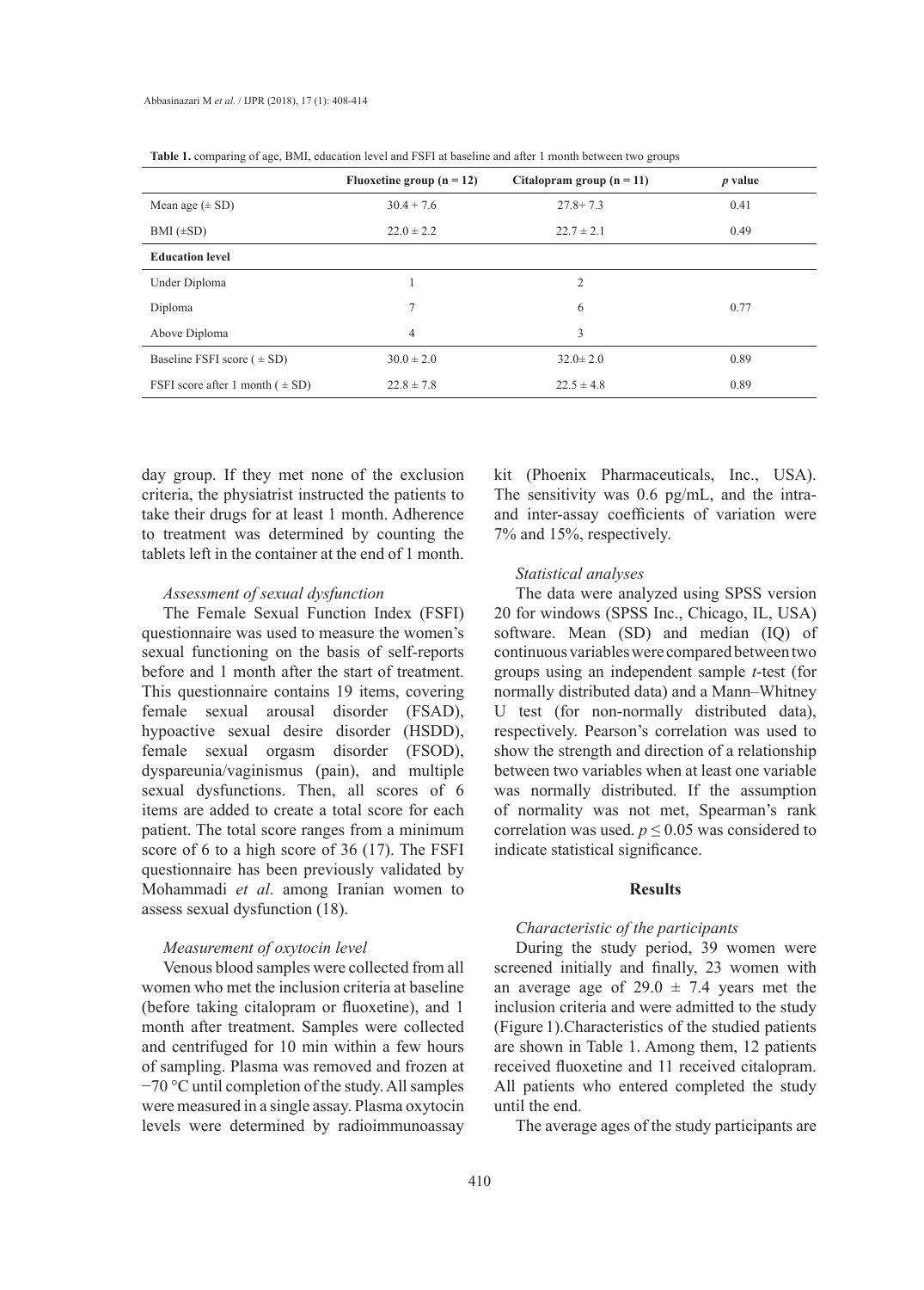

**Figure 1.** Fellow of the study

shown in table 1 and statistical analysis did not detect a significant difference between the two groups ( $p = 0.41$ ).

## *FSFI scores before and after receiving medications*

The mean FSFI score of all 23 patients was  $31.0 \pm 2.0$  before starting the medications. The FSFI scores in the two groups are shown in table 1. Statistical analysis did not detect any difference regarding baseline FSFI in the two groups  $(p = 0.89)$ . We found a total FSFI score of  $22.6 \pm 6.4$  after 1 month of drug treatment in all women. Average FSFI scores in fluoxetine and citalopram groups are shown in table 1. Statistical analysis did not detect significant differences between FSFI scores of patients who received fluoxetine and those receiving citalopram after 1 month ( $p = 0.89$ ).

*Plasma levels of oxytocin before and after receiving medications*

Plasma levels of oxytocin before and after starting either fluoxetine or citalopram were determined and are presented in Figure 2. No significant difference was detected in oxytocin concentration between the two groups at baseline  $(p=0.71)$ . Mean oxytocin level was higher in the citalopram group  $(214.6 \pm 23.1 \text{ pg/mL})$  than in the fluoxetine group (187.8  $\pm$  38.8 pg/mL) after 1 month. A statistically significant difference in the mean oxytocin level was observed after 1 month between the groups ( $p = 0.05$ ).

# *Correlation between FSFI score and oxytocin level after 1 month*

Figure 3 shows the relationship between FSFI score and oxytocin level in the study participants 1 month after starting the medications. There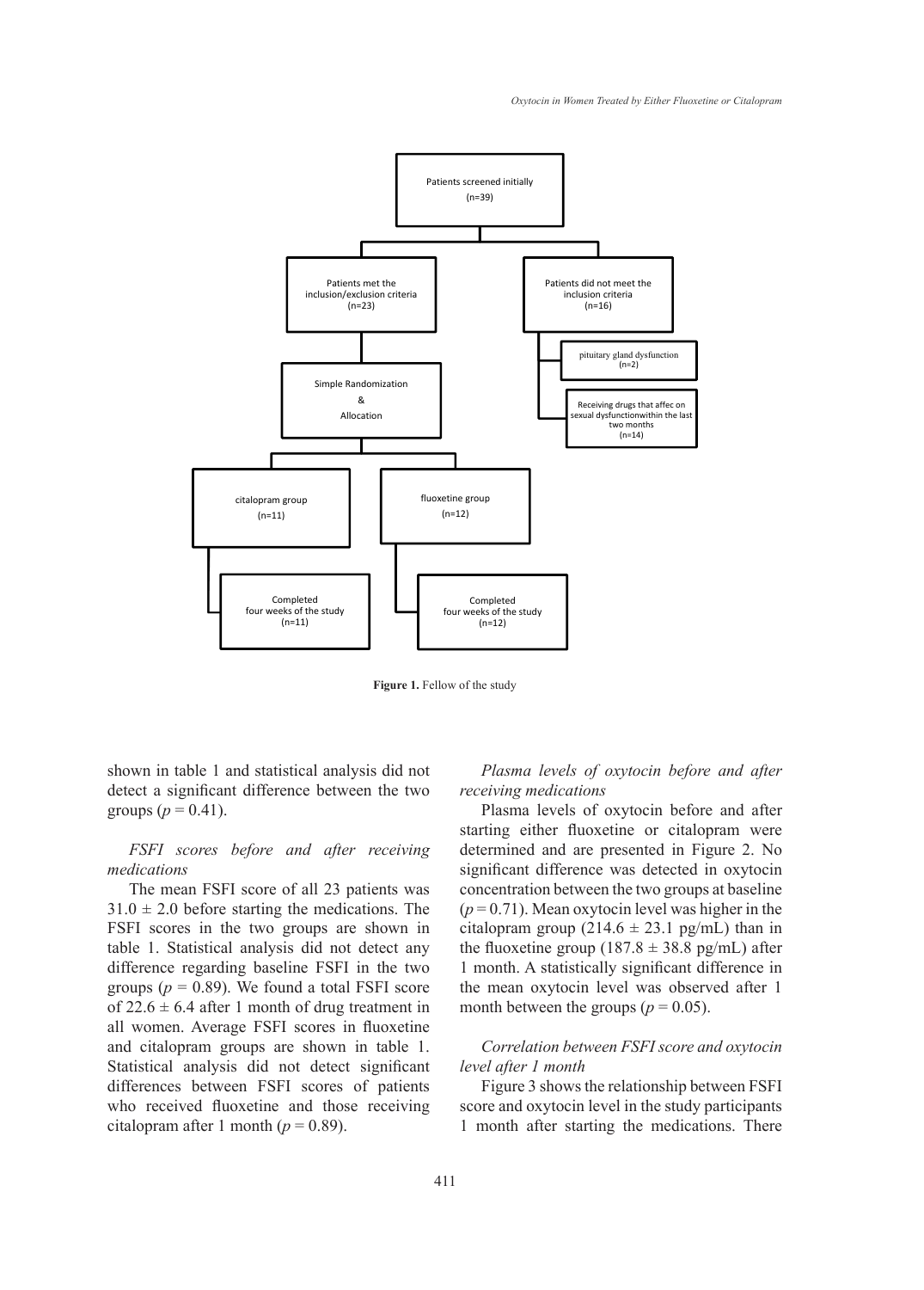

Figure 2. Oxytocin concentration before and after taking either fluoxetine or citalopram.

was a meaningful correlation found between FSFI and oxytocin level  $(r = 0.43, p = 0.04)$ . *et al.* have Otherwise, there appeared to be a modest correlation between FSFI score and oxytocin level in the study participants.

## **Discussion**

Although there are controversies regarding the clinical role of oxytocin in sexual dysfunction, it has been mentioned as an interactive parameter of sexual dysfunction. Muin *et al.* have evaluated the use of intranasal oxytocin (32 IU) or placebo in women within 50 min before sexual intercourse.

The primary outcome of their study was FSFI score and they concluded that following administration of oxytocin and placebo, the FSFI score increased by 26% and 31%, respectively, but no significant difference was found between the two groups (19). However, Behnia *et al*. evaluated the acute effects of intranasal oxytocin (24 IU) on sexual drive, arousal, orgasm, and refractory aspects of sexual behavior together with partner interactions. They reported that women felt more relaxed and subgroups indicated better abilities to share sexual desires or to empathize with their partners (13). Sexual dysfunction due to SSRIs appears to depend on not only on serotonin receptors but also on other mechanisms. Moreover, different hormones and neurotransmitters are involved in

the development of this side effect (20). Ozsoy *et al.* have evaluated serum oxytocin levels in 40 appeared to be a modest patients with depression before and after treatment n FSFI score and oxytocin with antidepressant drugs or electroconvulsive articipants. **Example 1 between** therapy. They reported that antidepressant treatments appeared to have no effect on serum oxytocin concentration. They did not indicate which type of antidepressant agents were taken by the evaluated patients (21). Keating *et al*. evaluated plasma oxytocin in patients diagnosed with major depressive disorders before and following treatment with SSRIs. They failed to detect a difference in oxytocin concentration before and after SSRI treatment, and there were no significant relationships between oxytocin and psychological symptom scores, before or 12 weeks after treatment (22). They did not indicate which kind of SSRIs were used in the patients they evaluated.

> Regarding the observation that the prevalence of sexual dysfunction is high among SSRI users, and that it is not exactly known how SSRIs impair sexual function, we designed a comparative study to measure oxytocin concentrations in women who received citalopram or fluoxetine after 1 month. We choose these two SSRIs because, in animal studies, fluoxetine and citalopram have been reported to affect oxytocin levels in opposite ways (15, 16). De Jong *et al*. have concluded that if chronic treatment with citalopram increases oxytocinergic neurotransmission whereas chronic treatment with fluoxetine inhibits it;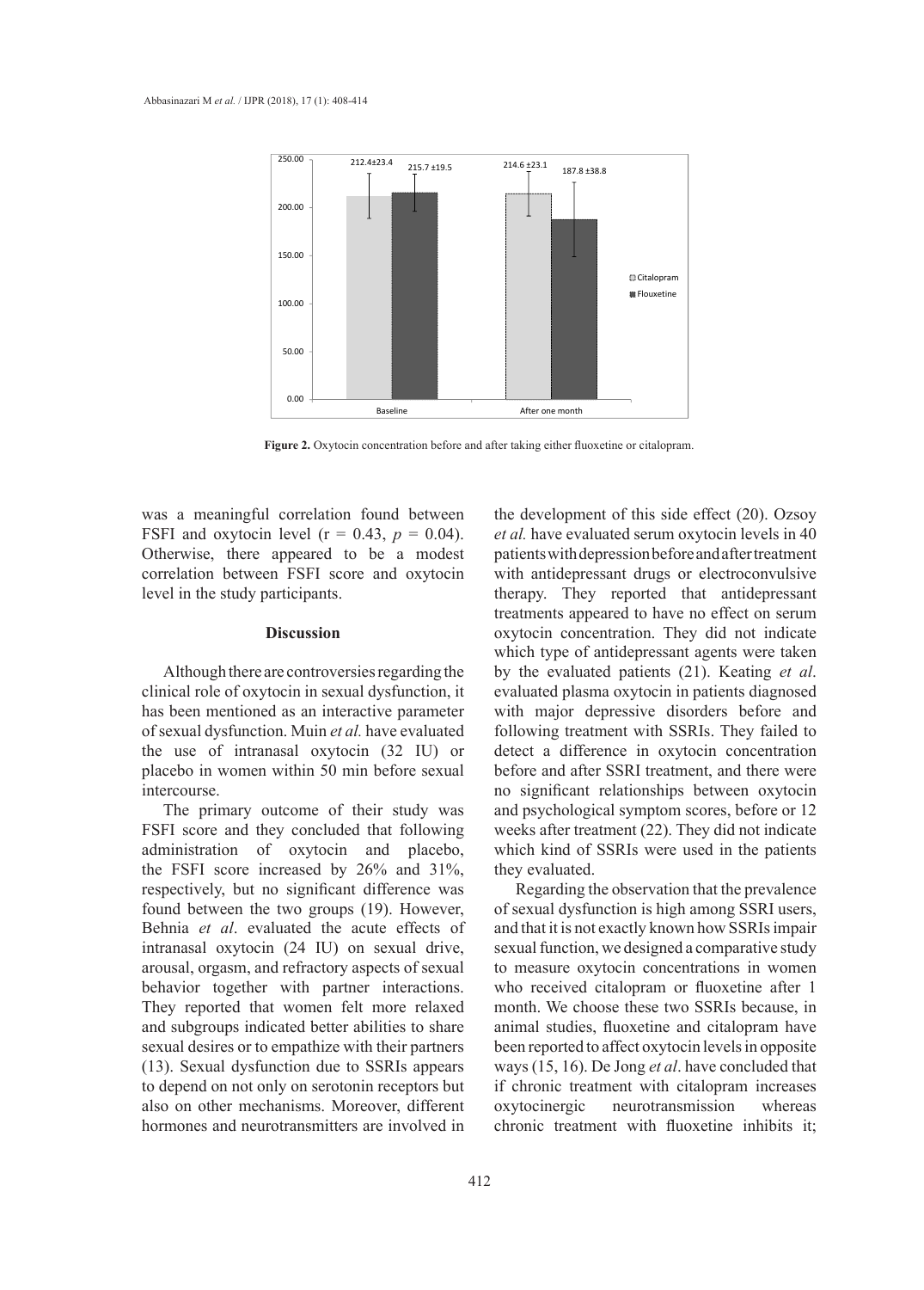

Figure 3. Scatterplot of FSFI score and oxytocin level.

this could underlie the difference in effect of these two SSRIs on ejaculatory latency (14). Regarding FSFI as a primary outcome of sexual dysfunction, we did not observe any difference in basal sexual function in our patients  $(p =$ 0.89). Although a reduction in FSFI was seen in both groups after 1 month, no significant difference was detected between the two groups. A limitation in the number of evaluated patients may have prevented us from detecting a difference between the two groups, because there are some reports regarding the variability of sexual dysfunction associated with different SSRIs. For instance, a recent cross-sectional study among 100 patients attending a university or private psychiatric clinic reported sexual dysfunction in 100% of patients who received fluoxetine and 71.4% who took citalopram (23).

We tried to exclude all confounding factors, such as lactation and pregnancy, which may have altered oxytocin levels during the study. The pattern of oxytocin levels in the circulation was the same during both stages of the menstrual cycle. Also, there was no pulsatile pattern of oxytocin level in the blood of women in the basal state (24). In this study, oxytocin level did not differ between the two groups ( $p = 0.71$ ) at baseline, but a meaningful decrease in oxytocin level and an increase in oxytocin level was detected in our patients in the fluoxetine and citalopram groups, respectively, after 1 month  $(p = 0.05)$ . In agreement with our study, a study

by Cantor *et al*. showed that administration of oxytocin may help to alleviate the sexual side effects of fluoxetine in rats (25). We also not observe any difference observed a positive relationship between FSFI tion in our patients  $(p = \text{score} \text{ and } \text{oxytocin} \text{ level 1 month after starting})$ duction in FSFI was seen fluoxetine or citalopram ( $r = 0.43$ ,  $p = 0.04$ ). 1 month, no significant This means that sexual functioning in the study ected between the two subjects may have been improved by increasing n the number of evaluated their oxytocin levels. Not only have sexual side evented us from detecting effects of SSRIs been attributed to oxytocin but the two groups, because there is also some evidence regarding the role is regarding the variability of oxytocin in the SSRI effect. Emilliano *et al.* associated with different reported that the therapeutic effects SSRIs on a recent cross-sectional social affiliation and anxiety may be mediated in ents attending a university part by components of oxytocin (26).

ic clinic reported sexual This is the first pilot clinical trial to study of patients who received the effect of two different SSRIs (fluoxetine and citalopram) on oxytocin levels in women. We also noticed, for the first time, a correlation between FSFI (as an indicator of sexual dysfunction) and oxytocin. We were limited in both the sample size and duration of the study. The patient follow up was of limited duration; thus, the comparative effect of fluoxetine and citalopram on oxytocin over the long term is unknown.

#### **Conclusion**

A positive relationship between the oxytocin level and FSFI score supports the hypothesis that the oxytocin level plays a role in sexual dysfunction induced by SSRIs.